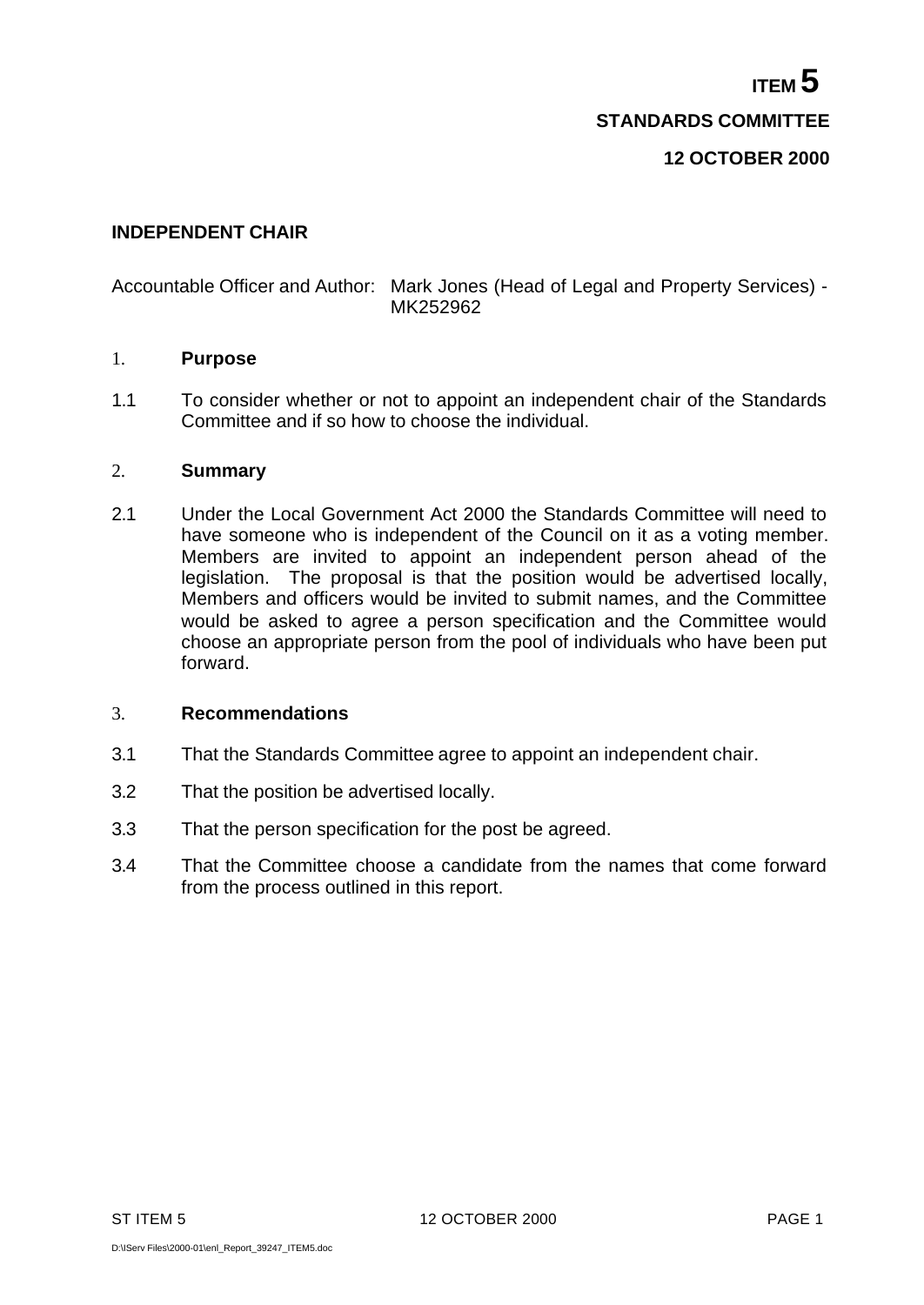# 4. **Background**

- 4.1 At its meeting on the 23 February 1999, the Standards Committee considered an item about co-opting external persons as members of its Standards Committee. At that time the Committee did not indicate any interest in pursuing this course of action.
- 4.2 Under Section 53 of the Local Government Act 2000 a Standards Committee must include at least one person who is not a member, or an officer, of that or any other authority. It is anticipated that this section of the Act will come in to force on the 1 April 2001. Regulations under the Act may require the appointment of an independent person as chair of the Standards Committee. Even if they do not, an independent chair would clearly enhance the perception of independence which is vital to the proper workings of a Standards Committee.
- 4.3 At its Annual Meeting on 23 May 2000, the Council agreed to co-opt an independent person to act as Chair of the Committee. It is, therefore, open for this Committee to make the selection.

### 5. **Issues and Choices**

- 5.1 A mechanism or process needs to be put in place to find an independent person to sit on the Standards Committee. It is suggested that the most appropriate way of choosing from among candidates is to agree a person specification. A draft is available as an **Annex** to this report and Members are invited to consider it.
- 5.2 It is suggested that the Council might wish to advertise in a local newspaper for suitable candidates. Also Members and officers might be invited to submit names of people whom they consider to be appropriate.
- 5.3 The Committee could then consider each person who has expressed an interest against the agreed person specification. The Committee could then make a choice from among those interested persons.

#### 6. **Implications**

6.1 Environmental

None.

6.2 Equalities

The person specification should take account of the Council's approach to equalities issues.

6.3 Financial

There is currently no identified budget to fund the expenses of the independent Chair. While it may be possible to meet any expenses in the